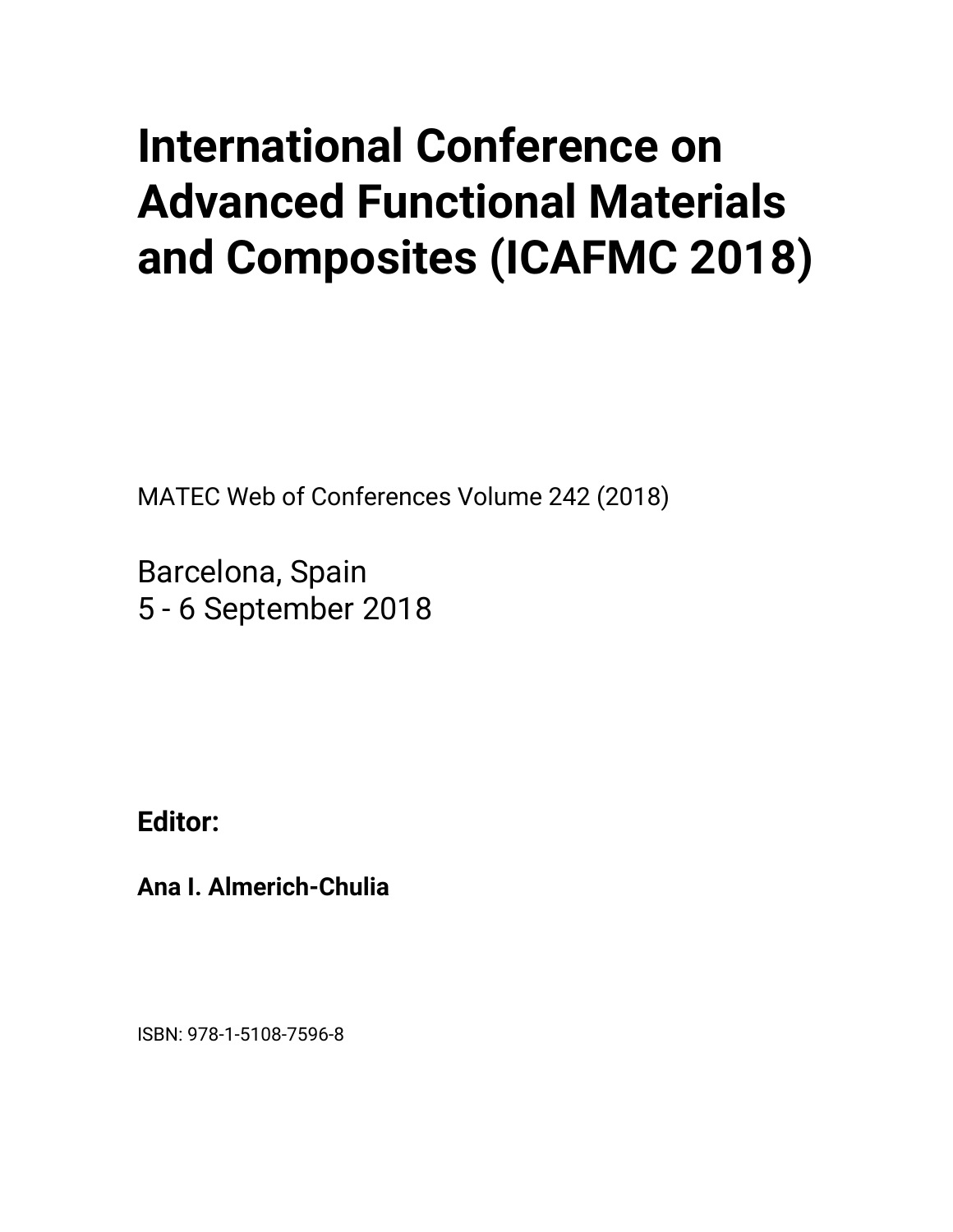## **Printed from e-media with permission by:**

Curran Associates, Inc. 57 Morehouse Lane Red Hook, NY 12571



**Some format issues inherent in the e-media version may also appear in this print version.** 

This work is licensed under a Creative Commons Attribution 4.0 International License. License details: http://creativecommons.org/licenses/by/4.0/.

No changes have been made to the content of these proceedings. There may be changes to pagination and minor adjustments for aesthetics.

Printed by Curran Associates, Inc. (2019)

For additional information, please contact EDP Sciences – Web of Conferences at the address below.

EDP Sciences – Web of Conferences 17, Avenue du Hoggar Parc d'Activité de Courtabœuf BP 112 F-91944 Les Ulis Cedex A France

Phone: +33 (0) 1 69 18 75 75 Fax: +33 (0) 1 69 28 84 91

contact-edps@webofconferences.org

## **Additional copies of this publication are available from:**

Curran Associates, Inc. 57 Morehouse Lane Red Hook, NY 12571 USA Phone: 845-758-0400 Fax: 845-758-2633 Email: curran@proceedings.com Web: www.proceedings.com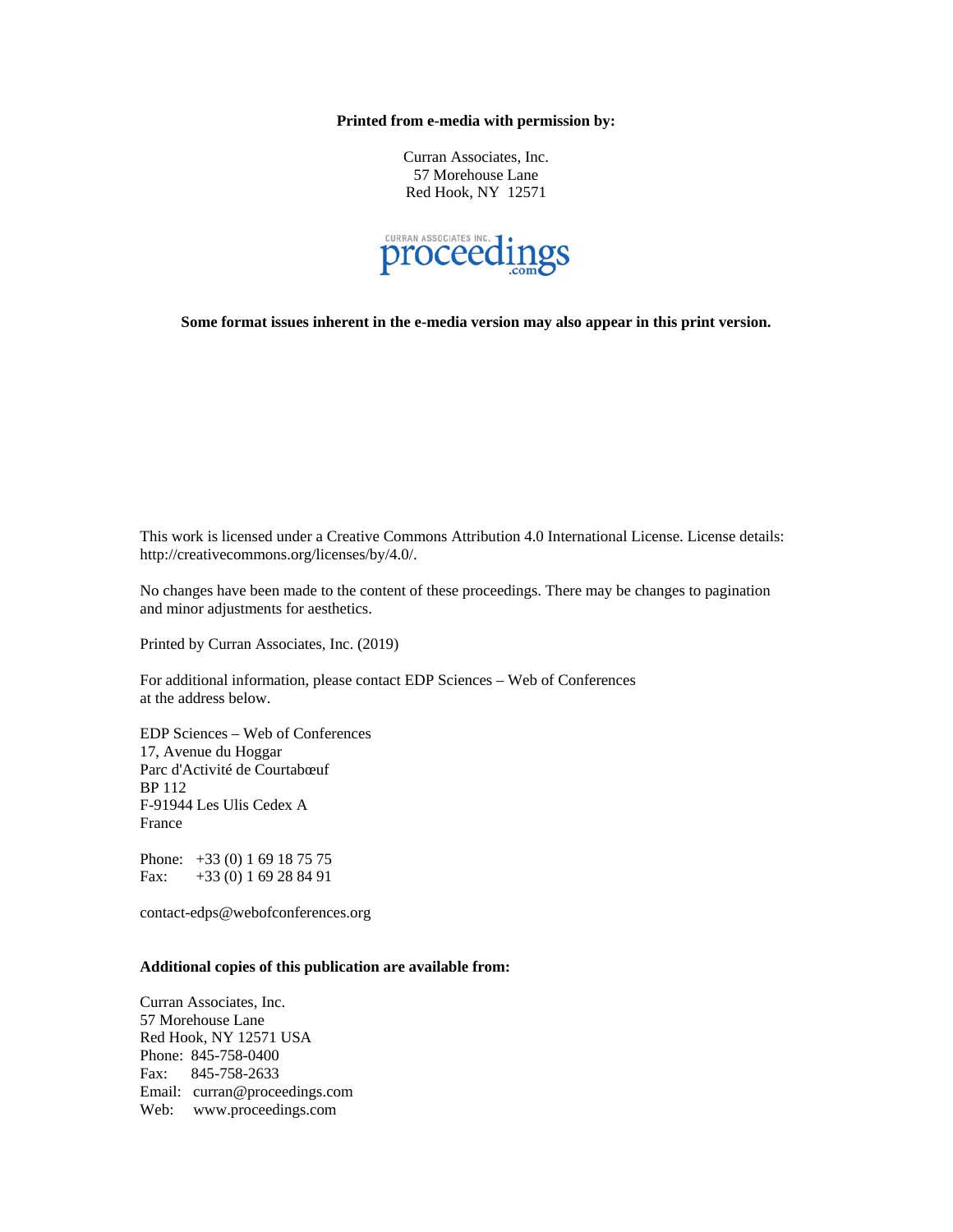## **TABLE OF CONTENTS**

| DIELECTRIC PROPERTIES OF THE PFN CERAMICS OBTAINED DIFFERENT CHEMICAL-<br>Bochenek Dariusz, Niemiec Przemyslaw<br>Dzik J., Plonska M., Pikula T., Rerak M.<br>NOVEL CARBON FIBERS REINFORCED COMPOSITES BASED ON POLYSULFONE MATRIX 16<br>Chukov Dilyus, Nematulloev Sarvarkhodzha, Stepashkin Andrey, Maksimkin Aleksey, Zherebtsov Dmitriy,<br>Tcherdyntsev Victor<br>MODELING OF THE FORMATION PROCESSES OF NANOCOMPOSITE COATINGS BY THE<br>Vakhrushev Alexander, Molchanov Eugene, Fedotov Alexey<br>Kosturek R., Wachowski M., Slezak T., Sniezek L., Mierzynski J., Sobczak U.<br>THE EFFECTS OF THE HEAT TREATMENT ON THE MICROSTRUCTURE OF INCONEL<br>Kosturek R., Wachowski M., Sniezek L., Gloc M., Sobczak U.<br>AN EFFECTIVE METHODOLOGY TO DESIGN SCALE MODEL OF NON-METALLIC<br>Yuan Liming, Xie Zhijie, Dai Fei, Xu Yonggang, Zhang Yuan<br>THE SPHEROIDIZING TENDENCY AND SPHEROIDIZATION MECHANISM OF 75CR1<br>Huo Jiping, Zhou Chong, Wang Hua<br>PREDICTION AND VERIFICATION OF THE SINGLE CLADDING LAYER THICKNESS FOR<br>Wang Jun-hua, Han Fu-zhu, Ying Wei-sheng<br>ANALYSIS OF CRACK MECHANISM IN FGH 98 SUPERALLOY DURING THE LASER SOLID<br>Ying Weisheng, Fan Shukai, Han Fuzhu, Wang Junhua<br><b>DESIGN AND SIMULATION ANALYSIS OF MICRO-POROUS STRUCTURE IN</b><br>Ying Han<br>THE PRIORITY CLASSIFICATION METHOD OF MOBILE USERS UNDER DIRECT POWER<br>Lei Wang, Chuncheng Gao, Qian Zhang, Yong Dai<br>SEISMIC RETROFIT OF HISTORICAL MASONRY WALLS BY MEANS OF NATURAL<br><b>BASALT FIBER STRIPS SYSTEM (BFRP). PRE-MODERN CONCEPTS AND INNOVATIVE</b><br>Tempesta Giacomo<br>SIMULTANEOUS DETERMINATION OF THREE EFFECTIVE COMPONENTS IN DIFFERENT<br><b>COMPATIBILITY PROPORTION OF THE COUPLE OF SOPHORA FLAVESCENS-FRUCTUS</b><br>Chu Shuhan, Zhang Hongxu, Ding Lixin<br>PECULIARITIES OF THE USE OF SILICEOUS RAW MATERIALS OF THE RUSSIAN FAR<br>Yatsenko Elena A., Goltsman Boris M., Ryabova Anna V., Smoliy Victoria A.<br>THE INFLUENCE OF SURFACE OPENING CRACKS ON THE ULTRASONIC WAVES NEAR<br>Zheng Wan-Yue, Han Qing-bang, Jiang XUE-ping<br>APPLICATION OF PYTHON LANGUAGE IN UOE MOLDING SIMULATION OF PIPELINE<br>Yeda Lian, Bing Zhang, Renqiang Wu<br>DESIGN AND TRIAL-PRODUCE OF A SPECIAL NAIL-TOOTH THRESHER FOR PULSES<br>Xia Xianfei, Chen Qiaomin, Xiao Hongru, Yang Guang | TECHNOLOGY AND ELECTROPHYSICAL PROPERTIES OF MN <sup>4+</sup> , SB <sup>3+</sup> , DY <sup>3+</sup> AND W <sup>6+</sup> - |  |
|----------------------------------------------------------------------------------------------------------------------------------------------------------------------------------------------------------------------------------------------------------------------------------------------------------------------------------------------------------------------------------------------------------------------------------------------------------------------------------------------------------------------------------------------------------------------------------------------------------------------------------------------------------------------------------------------------------------------------------------------------------------------------------------------------------------------------------------------------------------------------------------------------------------------------------------------------------------------------------------------------------------------------------------------------------------------------------------------------------------------------------------------------------------------------------------------------------------------------------------------------------------------------------------------------------------------------------------------------------------------------------------------------------------------------------------------------------------------------------------------------------------------------------------------------------------------------------------------------------------------------------------------------------------------------------------------------------------------------------------------------------------------------------------------------------------------------------------------------------------------------------------------------------------------------------------------------------------------------------------------------------------------------------------------------------------------------------------------------------------------------------------------------------------------------------------------------------------------------------------------------------------------------------------------------------------------------------------|---------------------------------------------------------------------------------------------------------------------------|--|
|                                                                                                                                                                                                                                                                                                                                                                                                                                                                                                                                                                                                                                                                                                                                                                                                                                                                                                                                                                                                                                                                                                                                                                                                                                                                                                                                                                                                                                                                                                                                                                                                                                                                                                                                                                                                                                                                                                                                                                                                                                                                                                                                                                                                                                                                                                                                        | Bochenek Dariusz, Ewa Cwikiel, Niemiec Przemyslaw, Goryczka Tomasz                                                        |  |
|                                                                                                                                                                                                                                                                                                                                                                                                                                                                                                                                                                                                                                                                                                                                                                                                                                                                                                                                                                                                                                                                                                                                                                                                                                                                                                                                                                                                                                                                                                                                                                                                                                                                                                                                                                                                                                                                                                                                                                                                                                                                                                                                                                                                                                                                                                                                        |                                                                                                                           |  |
|                                                                                                                                                                                                                                                                                                                                                                                                                                                                                                                                                                                                                                                                                                                                                                                                                                                                                                                                                                                                                                                                                                                                                                                                                                                                                                                                                                                                                                                                                                                                                                                                                                                                                                                                                                                                                                                                                                                                                                                                                                                                                                                                                                                                                                                                                                                                        |                                                                                                                           |  |
|                                                                                                                                                                                                                                                                                                                                                                                                                                                                                                                                                                                                                                                                                                                                                                                                                                                                                                                                                                                                                                                                                                                                                                                                                                                                                                                                                                                                                                                                                                                                                                                                                                                                                                                                                                                                                                                                                                                                                                                                                                                                                                                                                                                                                                                                                                                                        |                                                                                                                           |  |
|                                                                                                                                                                                                                                                                                                                                                                                                                                                                                                                                                                                                                                                                                                                                                                                                                                                                                                                                                                                                                                                                                                                                                                                                                                                                                                                                                                                                                                                                                                                                                                                                                                                                                                                                                                                                                                                                                                                                                                                                                                                                                                                                                                                                                                                                                                                                        |                                                                                                                           |  |
|                                                                                                                                                                                                                                                                                                                                                                                                                                                                                                                                                                                                                                                                                                                                                                                                                                                                                                                                                                                                                                                                                                                                                                                                                                                                                                                                                                                                                                                                                                                                                                                                                                                                                                                                                                                                                                                                                                                                                                                                                                                                                                                                                                                                                                                                                                                                        |                                                                                                                           |  |
|                                                                                                                                                                                                                                                                                                                                                                                                                                                                                                                                                                                                                                                                                                                                                                                                                                                                                                                                                                                                                                                                                                                                                                                                                                                                                                                                                                                                                                                                                                                                                                                                                                                                                                                                                                                                                                                                                                                                                                                                                                                                                                                                                                                                                                                                                                                                        |                                                                                                                           |  |
|                                                                                                                                                                                                                                                                                                                                                                                                                                                                                                                                                                                                                                                                                                                                                                                                                                                                                                                                                                                                                                                                                                                                                                                                                                                                                                                                                                                                                                                                                                                                                                                                                                                                                                                                                                                                                                                                                                                                                                                                                                                                                                                                                                                                                                                                                                                                        |                                                                                                                           |  |
|                                                                                                                                                                                                                                                                                                                                                                                                                                                                                                                                                                                                                                                                                                                                                                                                                                                                                                                                                                                                                                                                                                                                                                                                                                                                                                                                                                                                                                                                                                                                                                                                                                                                                                                                                                                                                                                                                                                                                                                                                                                                                                                                                                                                                                                                                                                                        |                                                                                                                           |  |
|                                                                                                                                                                                                                                                                                                                                                                                                                                                                                                                                                                                                                                                                                                                                                                                                                                                                                                                                                                                                                                                                                                                                                                                                                                                                                                                                                                                                                                                                                                                                                                                                                                                                                                                                                                                                                                                                                                                                                                                                                                                                                                                                                                                                                                                                                                                                        |                                                                                                                           |  |
|                                                                                                                                                                                                                                                                                                                                                                                                                                                                                                                                                                                                                                                                                                                                                                                                                                                                                                                                                                                                                                                                                                                                                                                                                                                                                                                                                                                                                                                                                                                                                                                                                                                                                                                                                                                                                                                                                                                                                                                                                                                                                                                                                                                                                                                                                                                                        |                                                                                                                           |  |
|                                                                                                                                                                                                                                                                                                                                                                                                                                                                                                                                                                                                                                                                                                                                                                                                                                                                                                                                                                                                                                                                                                                                                                                                                                                                                                                                                                                                                                                                                                                                                                                                                                                                                                                                                                                                                                                                                                                                                                                                                                                                                                                                                                                                                                                                                                                                        |                                                                                                                           |  |
|                                                                                                                                                                                                                                                                                                                                                                                                                                                                                                                                                                                                                                                                                                                                                                                                                                                                                                                                                                                                                                                                                                                                                                                                                                                                                                                                                                                                                                                                                                                                                                                                                                                                                                                                                                                                                                                                                                                                                                                                                                                                                                                                                                                                                                                                                                                                        |                                                                                                                           |  |
|                                                                                                                                                                                                                                                                                                                                                                                                                                                                                                                                                                                                                                                                                                                                                                                                                                                                                                                                                                                                                                                                                                                                                                                                                                                                                                                                                                                                                                                                                                                                                                                                                                                                                                                                                                                                                                                                                                                                                                                                                                                                                                                                                                                                                                                                                                                                        |                                                                                                                           |  |
|                                                                                                                                                                                                                                                                                                                                                                                                                                                                                                                                                                                                                                                                                                                                                                                                                                                                                                                                                                                                                                                                                                                                                                                                                                                                                                                                                                                                                                                                                                                                                                                                                                                                                                                                                                                                                                                                                                                                                                                                                                                                                                                                                                                                                                                                                                                                        |                                                                                                                           |  |
|                                                                                                                                                                                                                                                                                                                                                                                                                                                                                                                                                                                                                                                                                                                                                                                                                                                                                                                                                                                                                                                                                                                                                                                                                                                                                                                                                                                                                                                                                                                                                                                                                                                                                                                                                                                                                                                                                                                                                                                                                                                                                                                                                                                                                                                                                                                                        |                                                                                                                           |  |
|                                                                                                                                                                                                                                                                                                                                                                                                                                                                                                                                                                                                                                                                                                                                                                                                                                                                                                                                                                                                                                                                                                                                                                                                                                                                                                                                                                                                                                                                                                                                                                                                                                                                                                                                                                                                                                                                                                                                                                                                                                                                                                                                                                                                                                                                                                                                        |                                                                                                                           |  |
|                                                                                                                                                                                                                                                                                                                                                                                                                                                                                                                                                                                                                                                                                                                                                                                                                                                                                                                                                                                                                                                                                                                                                                                                                                                                                                                                                                                                                                                                                                                                                                                                                                                                                                                                                                                                                                                                                                                                                                                                                                                                                                                                                                                                                                                                                                                                        |                                                                                                                           |  |
|                                                                                                                                                                                                                                                                                                                                                                                                                                                                                                                                                                                                                                                                                                                                                                                                                                                                                                                                                                                                                                                                                                                                                                                                                                                                                                                                                                                                                                                                                                                                                                                                                                                                                                                                                                                                                                                                                                                                                                                                                                                                                                                                                                                                                                                                                                                                        |                                                                                                                           |  |
|                                                                                                                                                                                                                                                                                                                                                                                                                                                                                                                                                                                                                                                                                                                                                                                                                                                                                                                                                                                                                                                                                                                                                                                                                                                                                                                                                                                                                                                                                                                                                                                                                                                                                                                                                                                                                                                                                                                                                                                                                                                                                                                                                                                                                                                                                                                                        |                                                                                                                           |  |
|                                                                                                                                                                                                                                                                                                                                                                                                                                                                                                                                                                                                                                                                                                                                                                                                                                                                                                                                                                                                                                                                                                                                                                                                                                                                                                                                                                                                                                                                                                                                                                                                                                                                                                                                                                                                                                                                                                                                                                                                                                                                                                                                                                                                                                                                                                                                        |                                                                                                                           |  |
|                                                                                                                                                                                                                                                                                                                                                                                                                                                                                                                                                                                                                                                                                                                                                                                                                                                                                                                                                                                                                                                                                                                                                                                                                                                                                                                                                                                                                                                                                                                                                                                                                                                                                                                                                                                                                                                                                                                                                                                                                                                                                                                                                                                                                                                                                                                                        |                                                                                                                           |  |
|                                                                                                                                                                                                                                                                                                                                                                                                                                                                                                                                                                                                                                                                                                                                                                                                                                                                                                                                                                                                                                                                                                                                                                                                                                                                                                                                                                                                                                                                                                                                                                                                                                                                                                                                                                                                                                                                                                                                                                                                                                                                                                                                                                                                                                                                                                                                        |                                                                                                                           |  |
|                                                                                                                                                                                                                                                                                                                                                                                                                                                                                                                                                                                                                                                                                                                                                                                                                                                                                                                                                                                                                                                                                                                                                                                                                                                                                                                                                                                                                                                                                                                                                                                                                                                                                                                                                                                                                                                                                                                                                                                                                                                                                                                                                                                                                                                                                                                                        |                                                                                                                           |  |
|                                                                                                                                                                                                                                                                                                                                                                                                                                                                                                                                                                                                                                                                                                                                                                                                                                                                                                                                                                                                                                                                                                                                                                                                                                                                                                                                                                                                                                                                                                                                                                                                                                                                                                                                                                                                                                                                                                                                                                                                                                                                                                                                                                                                                                                                                                                                        |                                                                                                                           |  |
|                                                                                                                                                                                                                                                                                                                                                                                                                                                                                                                                                                                                                                                                                                                                                                                                                                                                                                                                                                                                                                                                                                                                                                                                                                                                                                                                                                                                                                                                                                                                                                                                                                                                                                                                                                                                                                                                                                                                                                                                                                                                                                                                                                                                                                                                                                                                        |                                                                                                                           |  |
|                                                                                                                                                                                                                                                                                                                                                                                                                                                                                                                                                                                                                                                                                                                                                                                                                                                                                                                                                                                                                                                                                                                                                                                                                                                                                                                                                                                                                                                                                                                                                                                                                                                                                                                                                                                                                                                                                                                                                                                                                                                                                                                                                                                                                                                                                                                                        |                                                                                                                           |  |
|                                                                                                                                                                                                                                                                                                                                                                                                                                                                                                                                                                                                                                                                                                                                                                                                                                                                                                                                                                                                                                                                                                                                                                                                                                                                                                                                                                                                                                                                                                                                                                                                                                                                                                                                                                                                                                                                                                                                                                                                                                                                                                                                                                                                                                                                                                                                        |                                                                                                                           |  |
|                                                                                                                                                                                                                                                                                                                                                                                                                                                                                                                                                                                                                                                                                                                                                                                                                                                                                                                                                                                                                                                                                                                                                                                                                                                                                                                                                                                                                                                                                                                                                                                                                                                                                                                                                                                                                                                                                                                                                                                                                                                                                                                                                                                                                                                                                                                                        |                                                                                                                           |  |
|                                                                                                                                                                                                                                                                                                                                                                                                                                                                                                                                                                                                                                                                                                                                                                                                                                                                                                                                                                                                                                                                                                                                                                                                                                                                                                                                                                                                                                                                                                                                                                                                                                                                                                                                                                                                                                                                                                                                                                                                                                                                                                                                                                                                                                                                                                                                        |                                                                                                                           |  |
|                                                                                                                                                                                                                                                                                                                                                                                                                                                                                                                                                                                                                                                                                                                                                                                                                                                                                                                                                                                                                                                                                                                                                                                                                                                                                                                                                                                                                                                                                                                                                                                                                                                                                                                                                                                                                                                                                                                                                                                                                                                                                                                                                                                                                                                                                                                                        |                                                                                                                           |  |
|                                                                                                                                                                                                                                                                                                                                                                                                                                                                                                                                                                                                                                                                                                                                                                                                                                                                                                                                                                                                                                                                                                                                                                                                                                                                                                                                                                                                                                                                                                                                                                                                                                                                                                                                                                                                                                                                                                                                                                                                                                                                                                                                                                                                                                                                                                                                        |                                                                                                                           |  |
|                                                                                                                                                                                                                                                                                                                                                                                                                                                                                                                                                                                                                                                                                                                                                                                                                                                                                                                                                                                                                                                                                                                                                                                                                                                                                                                                                                                                                                                                                                                                                                                                                                                                                                                                                                                                                                                                                                                                                                                                                                                                                                                                                                                                                                                                                                                                        |                                                                                                                           |  |
|                                                                                                                                                                                                                                                                                                                                                                                                                                                                                                                                                                                                                                                                                                                                                                                                                                                                                                                                                                                                                                                                                                                                                                                                                                                                                                                                                                                                                                                                                                                                                                                                                                                                                                                                                                                                                                                                                                                                                                                                                                                                                                                                                                                                                                                                                                                                        |                                                                                                                           |  |
|                                                                                                                                                                                                                                                                                                                                                                                                                                                                                                                                                                                                                                                                                                                                                                                                                                                                                                                                                                                                                                                                                                                                                                                                                                                                                                                                                                                                                                                                                                                                                                                                                                                                                                                                                                                                                                                                                                                                                                                                                                                                                                                                                                                                                                                                                                                                        |                                                                                                                           |  |
|                                                                                                                                                                                                                                                                                                                                                                                                                                                                                                                                                                                                                                                                                                                                                                                                                                                                                                                                                                                                                                                                                                                                                                                                                                                                                                                                                                                                                                                                                                                                                                                                                                                                                                                                                                                                                                                                                                                                                                                                                                                                                                                                                                                                                                                                                                                                        |                                                                                                                           |  |
|                                                                                                                                                                                                                                                                                                                                                                                                                                                                                                                                                                                                                                                                                                                                                                                                                                                                                                                                                                                                                                                                                                                                                                                                                                                                                                                                                                                                                                                                                                                                                                                                                                                                                                                                                                                                                                                                                                                                                                                                                                                                                                                                                                                                                                                                                                                                        |                                                                                                                           |  |
|                                                                                                                                                                                                                                                                                                                                                                                                                                                                                                                                                                                                                                                                                                                                                                                                                                                                                                                                                                                                                                                                                                                                                                                                                                                                                                                                                                                                                                                                                                                                                                                                                                                                                                                                                                                                                                                                                                                                                                                                                                                                                                                                                                                                                                                                                                                                        |                                                                                                                           |  |
|                                                                                                                                                                                                                                                                                                                                                                                                                                                                                                                                                                                                                                                                                                                                                                                                                                                                                                                                                                                                                                                                                                                                                                                                                                                                                                                                                                                                                                                                                                                                                                                                                                                                                                                                                                                                                                                                                                                                                                                                                                                                                                                                                                                                                                                                                                                                        |                                                                                                                           |  |
|                                                                                                                                                                                                                                                                                                                                                                                                                                                                                                                                                                                                                                                                                                                                                                                                                                                                                                                                                                                                                                                                                                                                                                                                                                                                                                                                                                                                                                                                                                                                                                                                                                                                                                                                                                                                                                                                                                                                                                                                                                                                                                                                                                                                                                                                                                                                        |                                                                                                                           |  |
|                                                                                                                                                                                                                                                                                                                                                                                                                                                                                                                                                                                                                                                                                                                                                                                                                                                                                                                                                                                                                                                                                                                                                                                                                                                                                                                                                                                                                                                                                                                                                                                                                                                                                                                                                                                                                                                                                                                                                                                                                                                                                                                                                                                                                                                                                                                                        |                                                                                                                           |  |
|                                                                                                                                                                                                                                                                                                                                                                                                                                                                                                                                                                                                                                                                                                                                                                                                                                                                                                                                                                                                                                                                                                                                                                                                                                                                                                                                                                                                                                                                                                                                                                                                                                                                                                                                                                                                                                                                                                                                                                                                                                                                                                                                                                                                                                                                                                                                        |                                                                                                                           |  |
|                                                                                                                                                                                                                                                                                                                                                                                                                                                                                                                                                                                                                                                                                                                                                                                                                                                                                                                                                                                                                                                                                                                                                                                                                                                                                                                                                                                                                                                                                                                                                                                                                                                                                                                                                                                                                                                                                                                                                                                                                                                                                                                                                                                                                                                                                                                                        |                                                                                                                           |  |
|                                                                                                                                                                                                                                                                                                                                                                                                                                                                                                                                                                                                                                                                                                                                                                                                                                                                                                                                                                                                                                                                                                                                                                                                                                                                                                                                                                                                                                                                                                                                                                                                                                                                                                                                                                                                                                                                                                                                                                                                                                                                                                                                                                                                                                                                                                                                        |                                                                                                                           |  |
|                                                                                                                                                                                                                                                                                                                                                                                                                                                                                                                                                                                                                                                                                                                                                                                                                                                                                                                                                                                                                                                                                                                                                                                                                                                                                                                                                                                                                                                                                                                                                                                                                                                                                                                                                                                                                                                                                                                                                                                                                                                                                                                                                                                                                                                                                                                                        |                                                                                                                           |  |
|                                                                                                                                                                                                                                                                                                                                                                                                                                                                                                                                                                                                                                                                                                                                                                                                                                                                                                                                                                                                                                                                                                                                                                                                                                                                                                                                                                                                                                                                                                                                                                                                                                                                                                                                                                                                                                                                                                                                                                                                                                                                                                                                                                                                                                                                                                                                        |                                                                                                                           |  |
|                                                                                                                                                                                                                                                                                                                                                                                                                                                                                                                                                                                                                                                                                                                                                                                                                                                                                                                                                                                                                                                                                                                                                                                                                                                                                                                                                                                                                                                                                                                                                                                                                                                                                                                                                                                                                                                                                                                                                                                                                                                                                                                                                                                                                                                                                                                                        |                                                                                                                           |  |
|                                                                                                                                                                                                                                                                                                                                                                                                                                                                                                                                                                                                                                                                                                                                                                                                                                                                                                                                                                                                                                                                                                                                                                                                                                                                                                                                                                                                                                                                                                                                                                                                                                                                                                                                                                                                                                                                                                                                                                                                                                                                                                                                                                                                                                                                                                                                        |                                                                                                                           |  |
|                                                                                                                                                                                                                                                                                                                                                                                                                                                                                                                                                                                                                                                                                                                                                                                                                                                                                                                                                                                                                                                                                                                                                                                                                                                                                                                                                                                                                                                                                                                                                                                                                                                                                                                                                                                                                                                                                                                                                                                                                                                                                                                                                                                                                                                                                                                                        |                                                                                                                           |  |
|                                                                                                                                                                                                                                                                                                                                                                                                                                                                                                                                                                                                                                                                                                                                                                                                                                                                                                                                                                                                                                                                                                                                                                                                                                                                                                                                                                                                                                                                                                                                                                                                                                                                                                                                                                                                                                                                                                                                                                                                                                                                                                                                                                                                                                                                                                                                        |                                                                                                                           |  |
|                                                                                                                                                                                                                                                                                                                                                                                                                                                                                                                                                                                                                                                                                                                                                                                                                                                                                                                                                                                                                                                                                                                                                                                                                                                                                                                                                                                                                                                                                                                                                                                                                                                                                                                                                                                                                                                                                                                                                                                                                                                                                                                                                                                                                                                                                                                                        |                                                                                                                           |  |
|                                                                                                                                                                                                                                                                                                                                                                                                                                                                                                                                                                                                                                                                                                                                                                                                                                                                                                                                                                                                                                                                                                                                                                                                                                                                                                                                                                                                                                                                                                                                                                                                                                                                                                                                                                                                                                                                                                                                                                                                                                                                                                                                                                                                                                                                                                                                        |                                                                                                                           |  |
|                                                                                                                                                                                                                                                                                                                                                                                                                                                                                                                                                                                                                                                                                                                                                                                                                                                                                                                                                                                                                                                                                                                                                                                                                                                                                                                                                                                                                                                                                                                                                                                                                                                                                                                                                                                                                                                                                                                                                                                                                                                                                                                                                                                                                                                                                                                                        |                                                                                                                           |  |
|                                                                                                                                                                                                                                                                                                                                                                                                                                                                                                                                                                                                                                                                                                                                                                                                                                                                                                                                                                                                                                                                                                                                                                                                                                                                                                                                                                                                                                                                                                                                                                                                                                                                                                                                                                                                                                                                                                                                                                                                                                                                                                                                                                                                                                                                                                                                        |                                                                                                                           |  |
|                                                                                                                                                                                                                                                                                                                                                                                                                                                                                                                                                                                                                                                                                                                                                                                                                                                                                                                                                                                                                                                                                                                                                                                                                                                                                                                                                                                                                                                                                                                                                                                                                                                                                                                                                                                                                                                                                                                                                                                                                                                                                                                                                                                                                                                                                                                                        |                                                                                                                           |  |